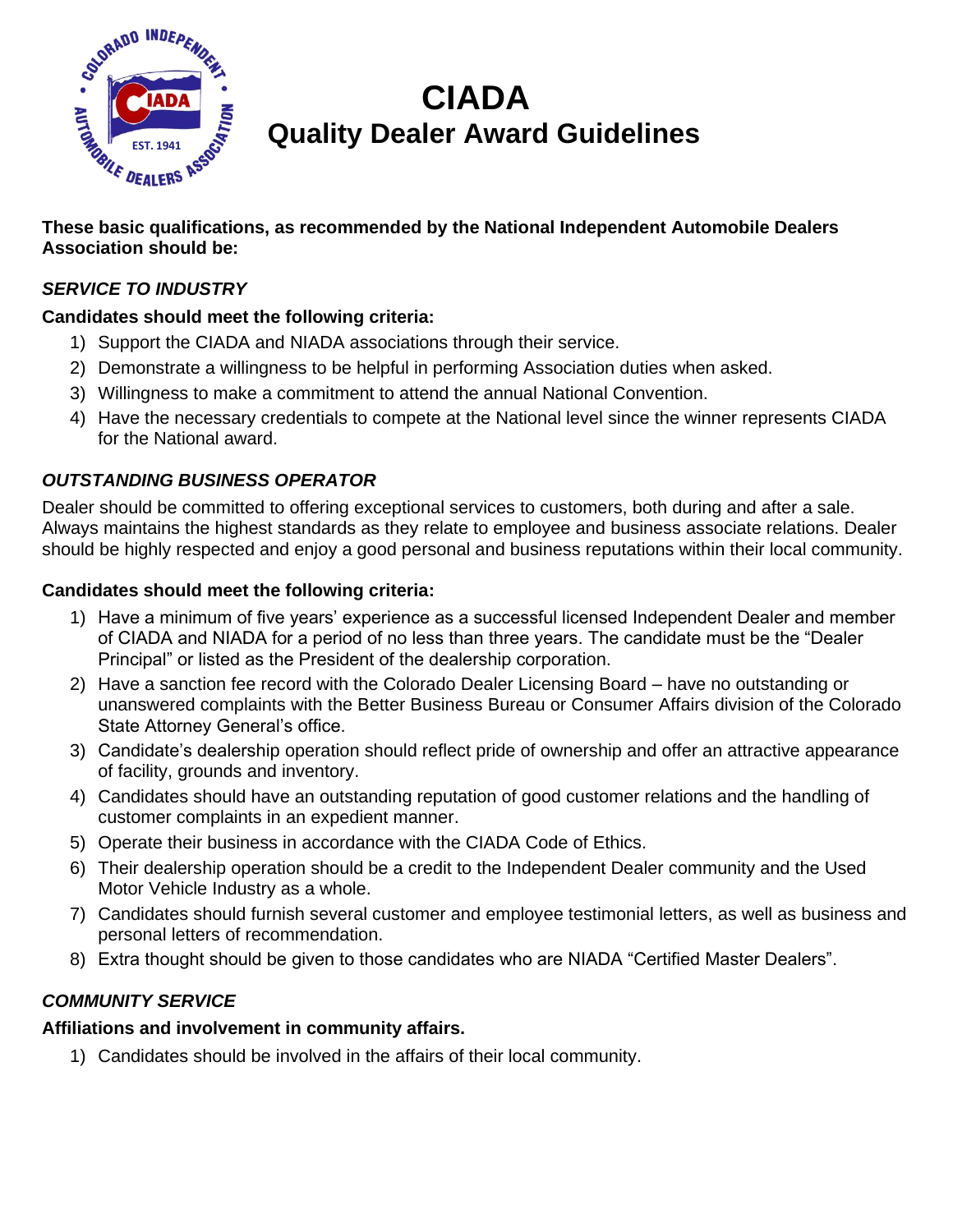

# **Quality Dealer of the Year Award Colorado Independent Automobile Dealer Association Official Nominating Form**

Please complete this nomination form in as much detail and with as much documentation as possible. Submit all the information requested.

Upon completion, return this form to the Executive Director of CIADA. Thank you for your support of this award.

|                           | BIOGRAPHICAL INFORMATION (Please enclose photograph – 3"x5" or larger, may be a family photograph)<br>Dealer's age: Date & place of birth: $\frac{1}{2}$ |  |  |
|---------------------------|----------------------------------------------------------------------------------------------------------------------------------------------------------|--|--|
|                           | Family: Married: _____ Widowed: _____ Divorced: _____ Single: _____                                                                                      |  |  |
| <b>AUTOMOTIVE CAREER</b>  |                                                                                                                                                          |  |  |
|                           |                                                                                                                                                          |  |  |
|                           |                                                                                                                                                          |  |  |
|                           |                                                                                                                                                          |  |  |
|                           |                                                                                                                                                          |  |  |
|                           | DEALERSHIP HISTORY (Please enclose photograph of $\text{lot} - 3$ " x 5" or larger)                                                                      |  |  |
|                           |                                                                                                                                                          |  |  |
|                           |                                                                                                                                                          |  |  |
|                           |                                                                                                                                                          |  |  |
|                           | If more than one dealership is involved, please attach same information for all dealerships.                                                             |  |  |
| THE CANDIDATE AS A DEALER | Physical plant (include improvements):                                                                                                                   |  |  |
|                           |                                                                                                                                                          |  |  |
|                           |                                                                                                                                                          |  |  |

Number of employees and record of service: